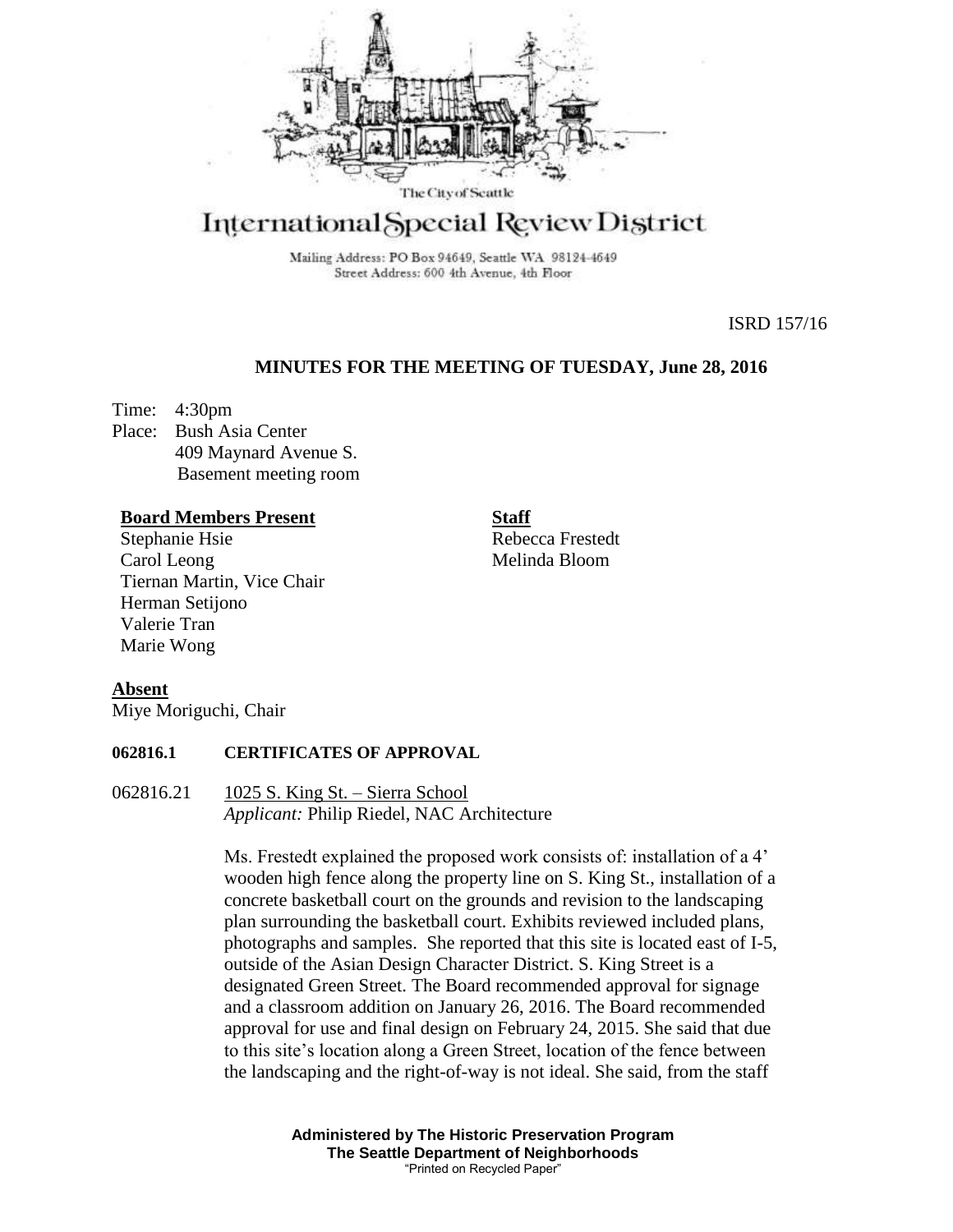perspective, alternatives that add visual interest to the right-of-way would be preferable.

Applicant Comment:

Philip Riedel, NAC Architecture, oriented board members to the site and work that has been done thus far. He explained that they propose to put in a small half-court basketball court in the side yard to replace a portable hoop. He said they will also put in a ramp from the desk to the basketball court area. He said they propose to put up a fence along the street trees to communicate that the parking lot is private property, not public space.

Lisa Corry, Cascade Design Collaborative, went over existing landscaping, which consists of bamboo with river rock. She said they propose to make the bamboo area smaller and to add a new walkway. She said they will add bio-retention plants that are native and adapted to this site. She said they will do more dry river concept and less bamboo. She said the proposed fence will go behind the basketball backstop and will be pretty shielded by plants. She said the existing 10' fence will remain.

Executive Director Melia Burns explained that their parking lot is seen as public space and they want the small fence to provide clear delineation between public and private space. She expressed security concerns.

Mr. Riedel said they want to present a welcoming façade to the neighborhood yet provide indicator of the line between public and private spheres. He said the wood fence will be 4' high with 4" slats with 2" between as indicated on drawing. He said there will be no visual barrier, per CPTED principles; you can look over the fence into the parking lot. He said the cedar wood will be stained to keep brown tone longer.

Mr. Setijono said his only concern with would slats is that they're prone to graffiti.

Mr. Riedel said they are aware and will take care of it as it happens.

Ms. Burns concurred with Mr. Riedel.

Mr. Martin asked why they're proposing a wood fence that departs from the design language of the existing screening element adjacent to the building.

Mr. Riedel said they want to make it barely noticeable and not be imposing.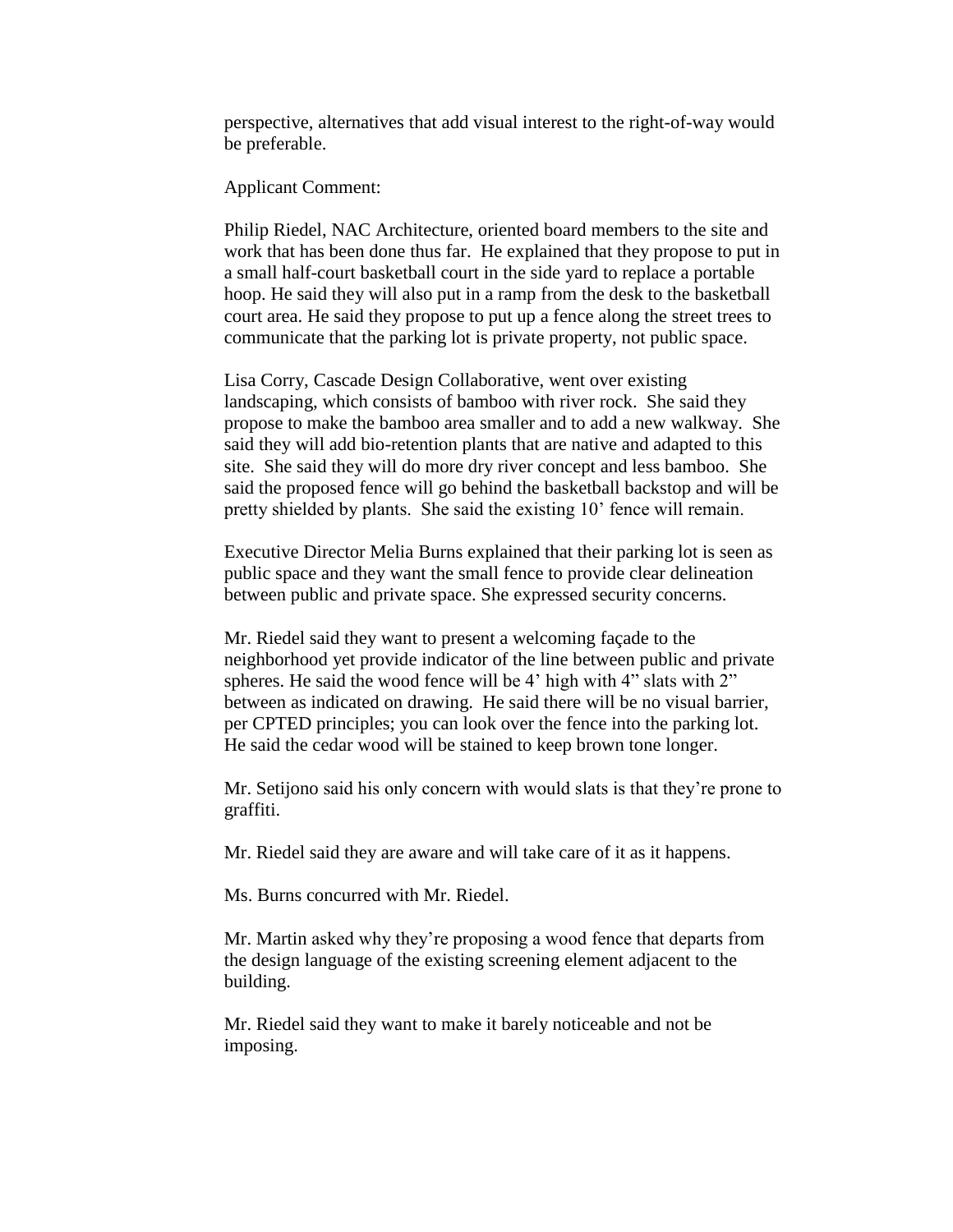Ms. Frestedt asked if landscape barriers had been considered, as an alternative.

Ms. Corry said the plants there will get to 3' tall but are still relatively small.

Mr. Riedel said the fence will be a more formalized indicator of private space.

Ms. Hsie said she recognized the issue and said the fence is an interesting intervention. She said the wood material is a different language for the building and seems out of character. She suggested taller shrubs.

Mr. Riedel said that they had recently restriped the parking lot and noted that the fence proposal is a bit of an experiment.

Public Comment: There was no public comment.

Ms. Tran recommended replicating the red metal fence that is part of the school; it would show that it is part of the school.

Ms. Wong agreed with Ms. Tran and said the color would integrate with the existing fence and send a message. Plain cedar will invite graffiti.

Ms. Hsie said the basketball court is appropriate. She said she would like to see the fence reflect the character of the neighborhood, rather than introduce a residential-style picket fence.

Mr. Martin said the basketball court is a welcome addition; it is wellbuffered. He suggested using the form and color of the existing fence for continuity of expression. He said the fence makes sense but to tie it to the school.

Ms. Leong agreed with her colleagues. She said the new fence should mirror what is there in color, style and materials.

Mr. Setijono said he had no issues with the basketball court. He said that painting the cedar fence red would be an eyesore.

Board members agreed that they had no issues with the basketball court but that the materials of the fence should mirror existing fence in front of the building.

Action: I move that the International Special Review District Board recommend approval of a Certificate of Approval for site design at 1025 S. King St with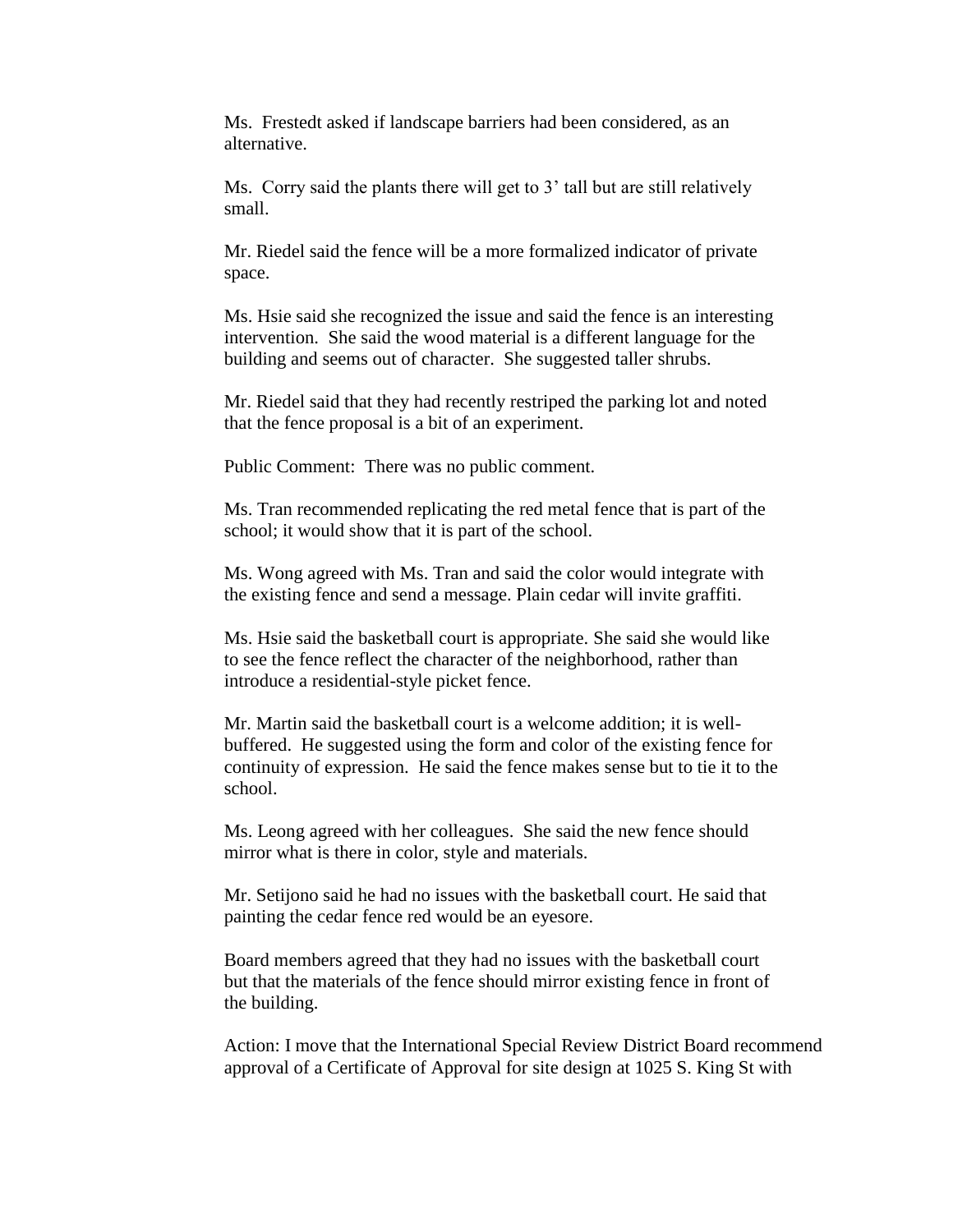proposed 4' high fence design to mirror existing material, color, lattice dimension of existing wood fence in front.

The Board directs staff to prepare a written recommendation of approval, based on consideration of the application submittal and Board discussion at the June 28, 2016 public meeting, and forward this written recommendation to the Department of Neighborhoods Director.

This action is based on the **following applicable sections of the International Special Review District Ordinance and Design Guidelines:** 

## **Secretary of Interior's Standard #9 & #10**

MM/SC/CL/HS 2:4:0 Motion failed. Mmes. Wong, Tran and Hsie and Mr. Martin opposed.

Discussion ensued and board members agreed that they supported the basketball court but that they want to see alternative designs for the fence taking into account board comments.

Ms. Hsie made a new motion.

Action: I move that the International Special Review District Board recommend approval of a Certificate of Approval for site design at 1025 S. King St with basketball court as designed and exception of fence; alternative designs of fence taking into account board comments and that promoted and preserves the history of the context of the school and references the red screen on site.

The Board directs staff to prepare a written recommendation of approval, based on consideration of the application submittal and Board discussion at the June 28, 2016 public meeting, and forward this written recommendation to the Department of Neighborhoods Director.

This action is based on the **following applicable sections of the International Special Review District Ordinance and Design Guidelines:** 

### **Secretary of Interior's Standard #9 & #10**

MM/SC/SH/CL 6:0:0 Motion carried.

 $062816.22$  Right-of-Way – Canton Alley *Applicant:* Amanda Tse, SDOT

> Ms. Frestedt explained the proposed alley improvements, including repaving the north half of Canton Alley between S. King and S. Weller Streets. Proposed work includes installation of charcoal-colored concrete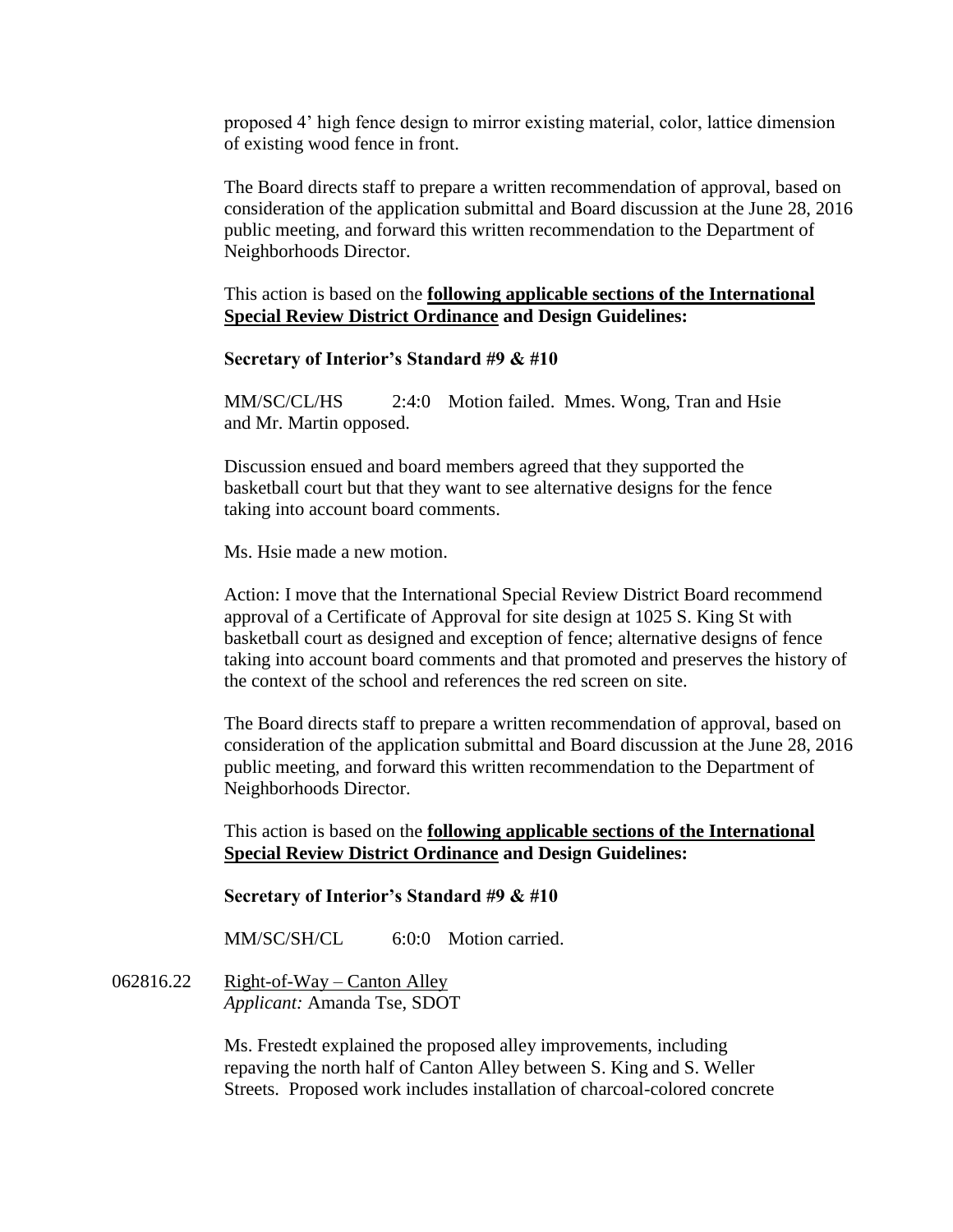pavers in the center of the alley, lined by a runnel for drainage and cement panels. Exhibits reviewed included plans and photographs. Ms. Frestedt confirmed that Canton Alley is located within the Asian Design Character District and National Register District. She said that the alley abuts the East and West Kong Yick buildings, both contributing buildings within the District. The Board receiving briefings on Historic Alley revitalization and right-of-way improvements in September 2012 and September 2013, respectively, including alley repaving, signage and festival-style lighting. An earlier version of the proposal included plans to engrave or add text to the concrete pavers. Later phases of the project may involve additional enhancements.

Applicant Comment:

Amanda Tse, SDOT, went over the funding and collaboration with SCIDPDA. She said they are now fully funded and have resumed design; they hope to start construction in September. She provided context of the work in the alley and said they plan to repair the deteriorating conditions and settlement issues on the northern portion of the alley. She said they have a geotechnical consultant to investigate. She went over design in detailed drawings – concrete paver strip in middle with 2" deep 1' wide runnel for draining that will bring water to a catch basin. She showed in photos the parameters of the work and explained the drainage plan. She said the 4' wide paver section will be sandwiched between 1' wide runnels and drain pipe will go in the gravel layer; she went over layering details in plans.

Ms. Tse further explained that there have been sidewalk issues and they will add some structural fill in the areaway to provide better structural support. She said they have received some federal funding and have been working with DAHP and NEPA (National Environmental Policy Act) related requirements.

Ching Chan, SCIDPDA, explained the overall intent and vision for the alley and noted the activation efforts. She said they want to make the alley more walkable and to bring back the storefronts that once lined the alley. She said they have gone through a huge community process and have partnered with Pioneer Square in alley revitalization efforts. She said they have held off on stamped pavers at this time and are looking into the potential of selling pavers to raise funds to do the rest of the work.

Ms. Frestedt explained the past proposal to stamp the pavers, noting that wasn't part of the proposal presented today.

Ms. Chan indicated that alley lighting and signage would come later, under a separate proposal.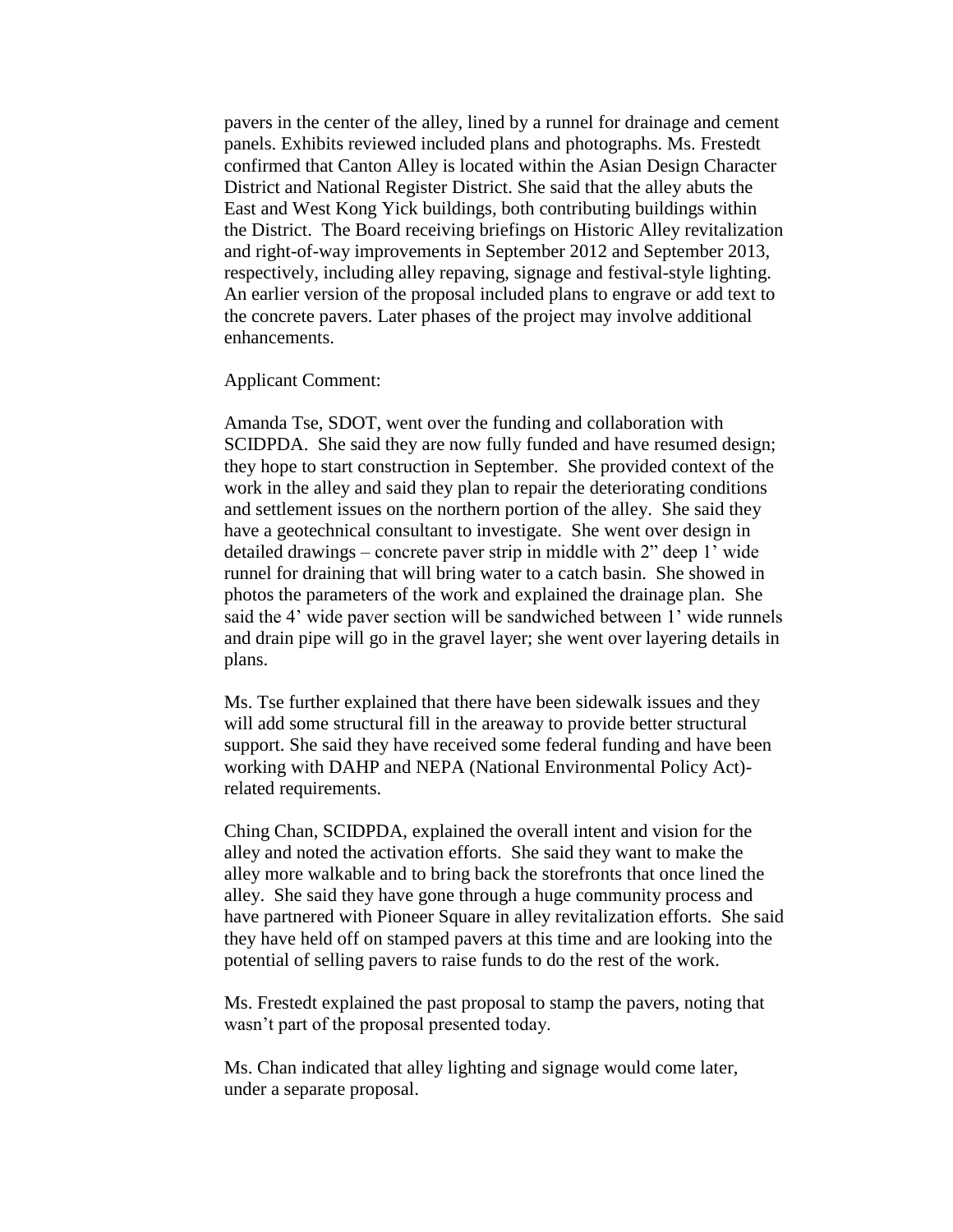Responding to questions Ms. Tse said they would like to finish the alley paving but need additional funding and haven't started that yet.

Ms. Wong disclosed that she is one of the directors of Kong Yick and worked on the alley restoration committee. She recused herself.

Responding to clarifying questions Ms. Tse described the runnel and indicated on plan where they are.

Ms. Chan said that events planned to activate the alley include the Night Market, Jamfest, and Dragonfest among other things. She said activities keep the activation and interest going.

Ms. Tran asked about maintenance issues and what would happen if work must be done within the alley.

Ms. Tse said, if such work is needed the City would pay for replacement of the pavers.

Public Comment:

Ching Chan supported the project.

Board Discussion:

Mr. Martin said it is unfortunate they can't do the whole alley but he said this is a first step. He said they are leaving room to transform the alley to the whole vision.

Ms. Leong concurred with Mr. Martin.

Ms. Frestedt suggested that the board members to speak to plans to protect the area during work, in light of concerns that were raised during the areaway work on S. Jackson St. in front of the Far East.

Action: I move that the International Special Review District Board recommend approval of a Certificate of Approval for Street Use on the northern portion of Canton Alley between S. King Street and S. Weller Street condition on SDOT submitting contractor's plan for securing the area and storefronts during scope of work.

The Board directs staff to prepare a written recommendation of approval, based on consideration of the application submittal and Board discussion at the June 28, 2016 public meeting, and forward this written recommendation to the Department of Neighborhoods Director.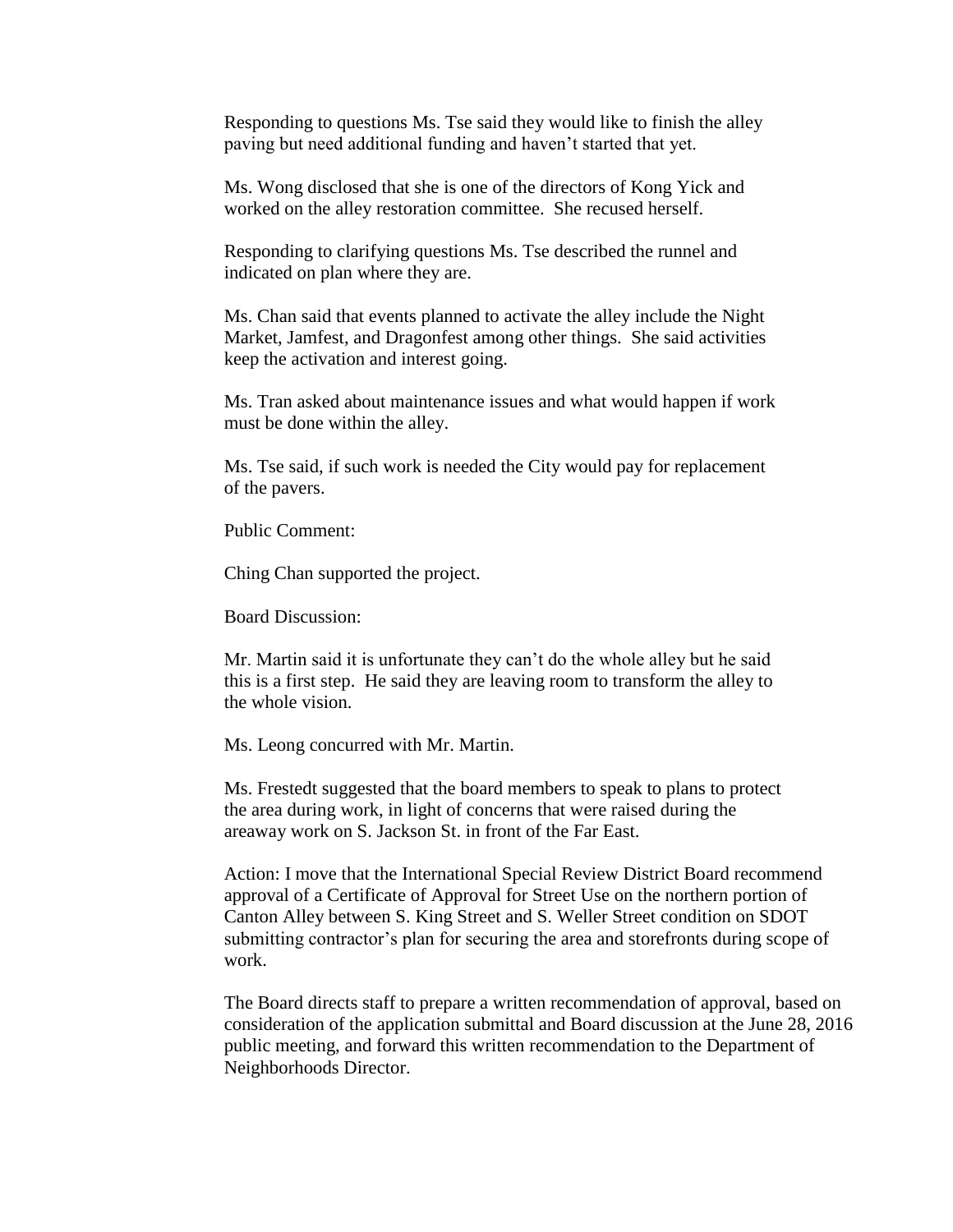This action is based on the **following applicable sections of the International Special Review District Ordinance and Design Guidelines:** 

**SMC 23.66.302 – International Special Review District goals and objectives SMC 23.66.334- Streets and sidewalks Secretary of Interior's Standard #9 & #10**

MM/SC/SH/VT 5:0:1 Motion carried. Ms. Wong recused herself.

# **062816.3 NEW CONSTRUCTION DESIGN BRIEFING**

062816.31 913 S. Jackson St. *Presenter*: Chris Olson, Nystrom + Olson,

> Design briefing on Preliminary Design of a new 6-story mixed-use building. Preliminary design consists of the bulk, height and scale of the proposed development. The proposed development includes approximately 247 apartment units and 88 parking stalls.

> Ms. Frestedt provided a brief overview of the project and stated that the focus of this briefing would be on the S. King Street façade and overall project massing.

PowerPoint in DON file.

Keith James, Inland Real Estate/developer, noted that the team is still awaiting the final determination from SDOT on vehicular access.

Chris Olson provided context of the site. He explained they submitted for MUP/SEPA in March. He said they met with SDOT and SDCI on access issues and noted that update today would be based on comments at last board meeting. He said that they integrated King Street units into grade and broke up the top in different ways. He said that they are proposing vehicle access off King and since they last briefing, they have removed stairs from the south side. He said the auto court off of  $10<sup>th</sup>$  Ave. S. has been modified and reduced to a small guest parking area. He said they show ground level retail and commercial space and two formal access points with vestibules and awnings.

He provided renderings of options explored:

Option A: Presented first time; extruded box with pop outs.

Option B: more vertical; recess every other unit; breakdown further with material; doesn't help identify neighborhood; pop façade creates variation at parapet and helps breakdown mass.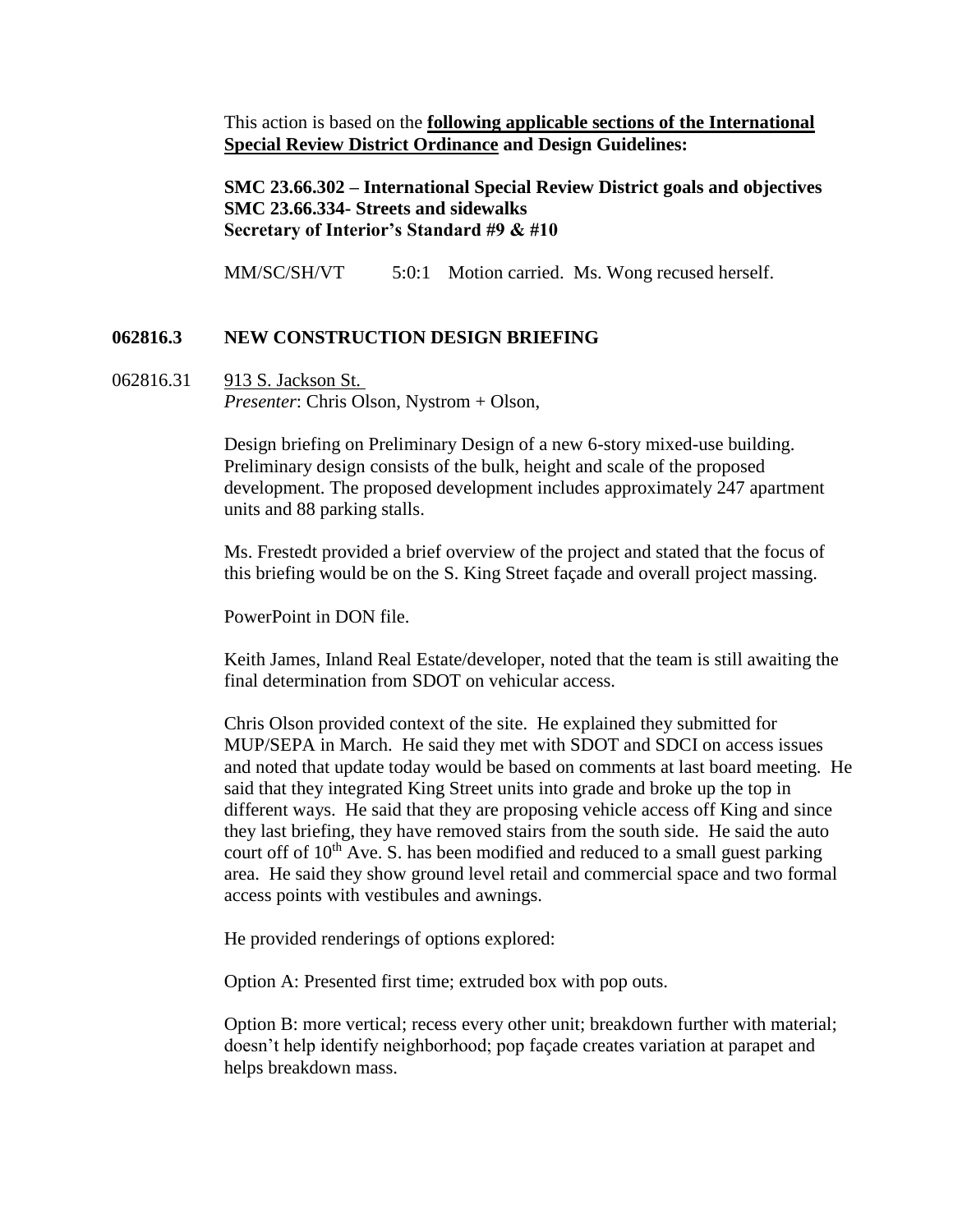Option C: larger expansion of wall; small cuts in building; flat.

Option D: more playful, but did not the right approach for this site.

Option E: breakdown mass more; nod toward portal; fortress feel.

Preferred option is a hodge-podge with recesses and corner pop outs that create a formal structure with break up between corners. He said that the concept behind this option was to anchor corner, break up facades and establish corner at the ground level. He said it will be more articulated with different materials and shadows with different depths. He noted knuckles and turned up corners at the canopy. He noted step outs of multipurpose room and creation of green walls on King Street. He said building is set back on King Street so there is a large sidewalks – perhaps add planters or bays. He noted the double height space on one end of storefront where they could put in a horizontal curtain wall. Brown screen would come out from under I-5. Regarding design, color and proportion inspiration: He provided images used for inspiration including Vietnamese architecture, weaving, color, structure; strong vertical and horizontal lines.

# *Mr. Setijono left at 6:10 pm.*

Ms. Frestedt noted SMC 23.66.336 A and  $C$  – goals and objectives- and Secretary of Interior Standards.

Ms. Leong asked about their process to incorporate neighborhood character.

Mr. James said they want to avoid kitsch. He explained their exploration of the history of Vietnam, French colonialism and control over time; color, proportion, what is made there, ornament.

Mr. Olson went over inspiration images and noted fenestration patterns and columns with strong vertical lines. Did research on colors – selecting gold.

Ms. Leong said they are on the right path and to keep going – look at the wealth of details in the neighborhood and continue to work them into the building.

Mr. Olson said that elements and signage will add personality/culture as well.

Mr. James noted the board comments about anticipating smaller storefronts.

Mr. Leong said that night time the board see the project she'd like to see how they treat the lower level. The building will be a huge contributor to the district and to the pedestrian experience. She said that color and texture are what they want to see more of and how the district can influence residential levels.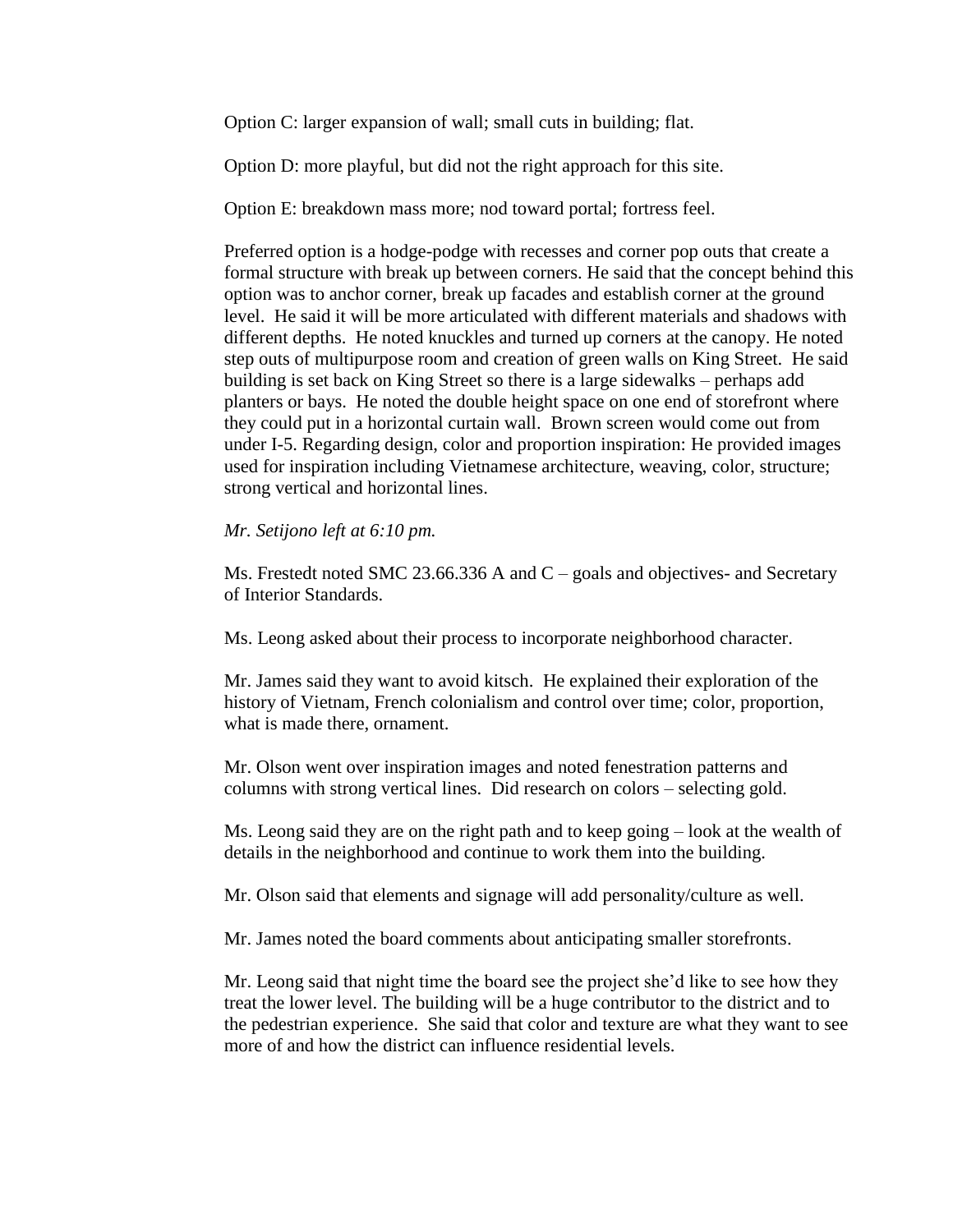Ms. Hsie said she appreciated the studies and that the woven textiles inspiration is interesting; however, she noted the design inspiration on page 9 and said she didn't see how they represent the cultural, economic, historic qualities. She noted the call in the Land Use Code to enhance the visual order. She asked why the window sizes differ, and she said this is an opportunity ornamentation and signage.

Mr. Olson said they will have larger windows in living rooms and smaller in bedrooms; all windows being the same size would be prison-like.

Ms. Hsie commented on the challenge of the very large site and noted the opportunity to use earthen materials - wood or masonry - for warmth and character.

Mr. Olson said they could use masonry at grade level and said above they proposed using 18" x 10' cement board (considering product Nichiha) in three different textures.

Ms. Hsie noted the Code-required enhanced urban design with visible corridors, pedestrian realm. She said it would be useful to have head-on elevation with cut line of earth so you can see enlarged view of relation to retail.

Mr. Martin suggested variation at street level and the keep it flexible to accommodate different size typologies in retail etc.

Mr. Olson said they will break into their own pieces. He noted that the amenity space could have its own language and be different from the commercial space.

Ms. Frestedt said many buildings in the district have mezzanine space which are differentiated from the retail space.

Mr. Martin said the southeast corner provides a real opportunity with retail and mezzanine at the corner. He said he would be interested in seeing perspectives of this element. Noted importance of keeping the pedestrian realm in mind. He asked about the staircase / green wall.

Mr. Olson said the stair was internal before so they added units and moved the stair outside; they will integrate green screen to the outdoor covered stair. He said the stair is inside the fence.

Ms. Hsie said Option B is interesting – it starts to take the donut and break it into different bars. She said the ins and outs and bays are sympathetic to the district. She said the last option has a more vertical element and she said to continue to study it. She said the textured surface and earthen materials are encouraged and she'd be interested in seeing further material studies.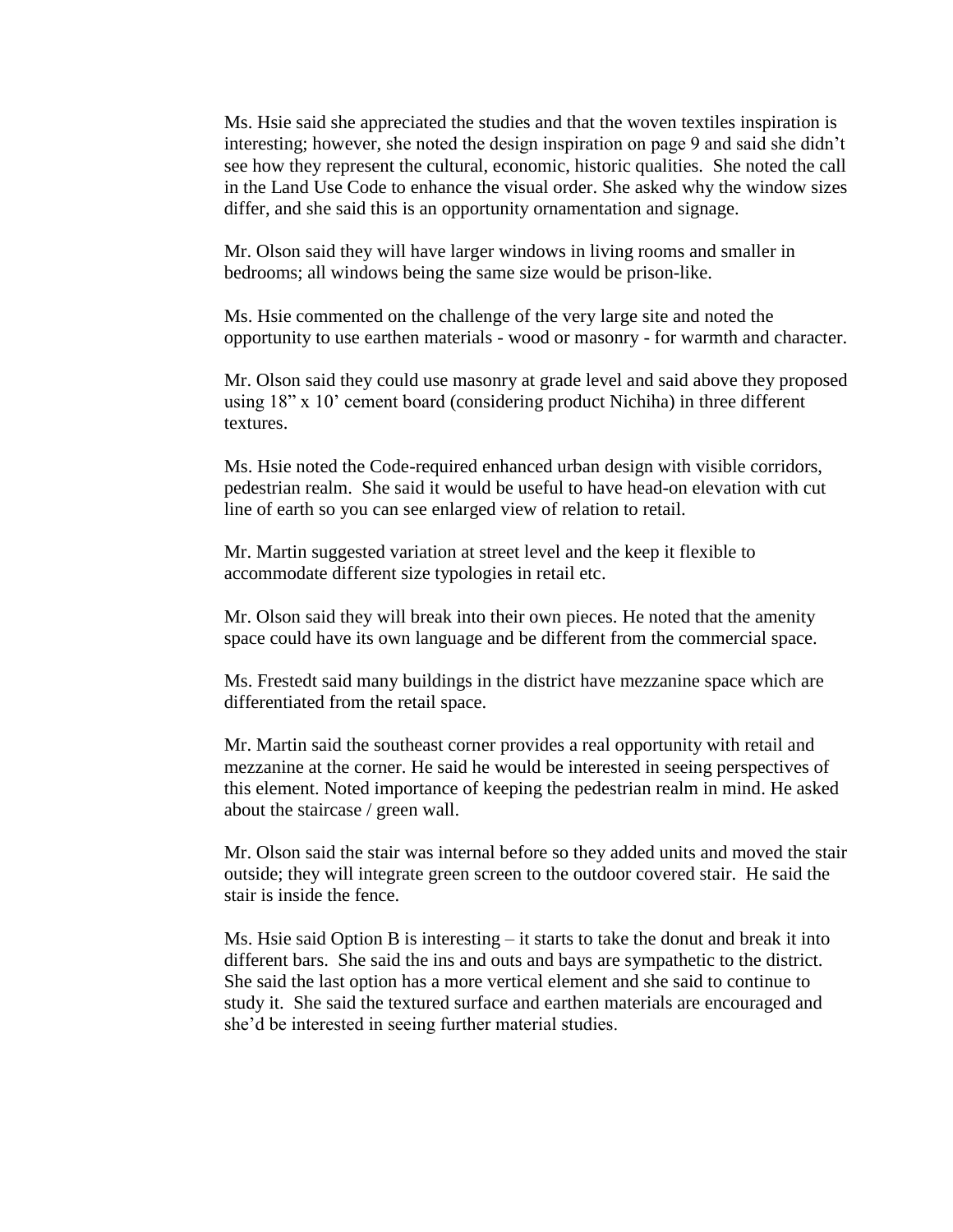Ms. Leong said she liked the piece coming out on Option A. She said she likes the texture and noted there are buildings with different textures in the district. She said options D and E have fortress feel and do not fit in the district.

Mr. Martin said he agreed with comments on  $D \& E$ . He said he's seen buildings like this in China and that they're imposing. He said to reference the scale of the buildings in the district – the variation of parapets, break up of street wall. He said the preferred option is the corner knuckle. He noted a preference for marrying this with Option B.

Ms. Hsie agreed. She suggested incorporating some Option A we well.

Mr. Olson said they take this seriously and have been here a lot. He said it is a tall order on this side of the freeway – how it will be a gateway on this other side.

Ms. Leong said to keep doing what they are doing.

Ms. Hsie said to look at the district as a whole, including incorporating influences west of I-5, as well.

Mr. James said new buildings have flat facades and variation in color; they want to create more variation.

Ms. Hsie said to look at earth materials and textures. She said that some of the new buildings don't fit the character of the neighborhood. She said the Publix project is beautiful and uses modern applications.

Mr. Martin suggested a study of fenestration alternatives within the preferred or hybrid options.

Ms. Leong appreciated the textures and said she wants to see earthen materials.

Ms. Frestedt said she heard support of a hybrid of preferred option with elements of A and B with more refined studies of those options and deeper level of fenestration – how the window form is incorporated within the hybrid; desire for texture and earthen materials.

Ms. Leong said retail will be key and recommended adding smaller retail spaces. How will this building relate to the character of smaller storefronts elsewhere in the District?

Public Comment:

Dennis Chinn, Asian Plaza, said there are six different options of the same building. He said to make it interesting – step it back so that it is not so massive and Pentagon-like. He said the frontage along Jackson will be huge. He said maybe do